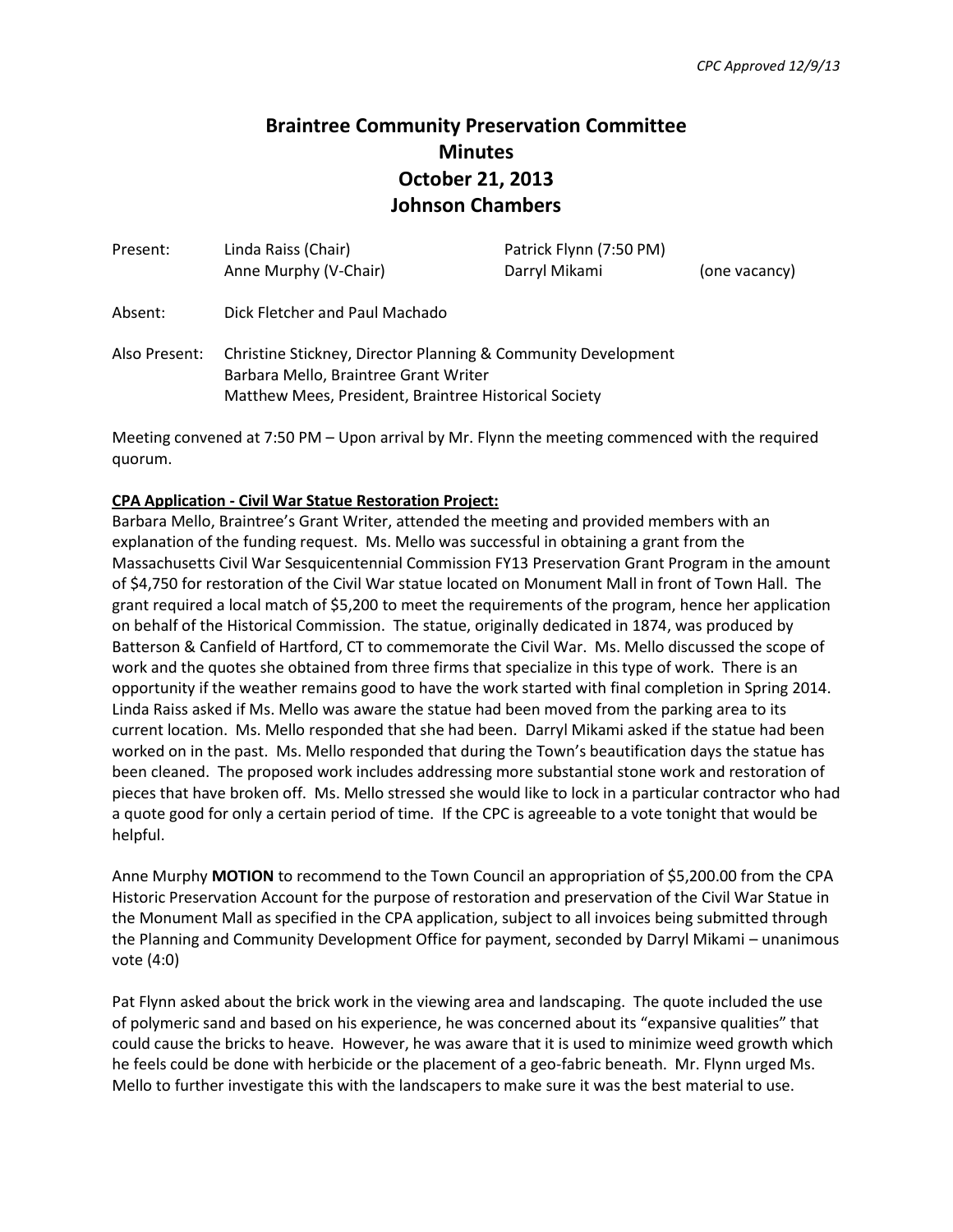### Page 2 – CPC Minutes 10/21/13

Ms. Mello said she would be glad to look into this issue.

Pat Flynn **MOTION** to ask the applicant to investigate the use of polymeric sand versus traditional sand in the hardscape joints of the viewing area and report back to the CPC committee prior to installation, seconded by Anne Murphy – unanimously voted (4:0)

Members briefly discussed the Town Council process and anticipated time frames with Ms. Mello who thanked the committee and left the meeting.

# **Gallivan House – Discussion re: Preservation Restriction:**

Matthew Mees, President of the Braintree Historical Society (BHS,) was present for the discussion. Christine briefly provided background on the CPA project and the issue at hand, the inability to have the preservation restriction implemented. Linda Raiss added a letter was sent on 9/23/13 to the BHS asking them to address their intentions relative to this issue. She asked Mr. Mees the amount of the outstanding mortgage – he replied \$341,000.00 due by 2035. Ms. Raiss asked about the BHS efforts since the letter from the Massachusetts Historical Commission rejecting the preservation restriction. Has the BHS returned to Braintree Cooperative Bank to discuss the issue? Also, the committee would like a clear understanding of the ownership. Mr. Mees said they have been back to the bank and the bank is not willing to subordinate their mortgage, adding that he has requested that Attorney Carl Johnson assist the Historical Society in their efforts to resolve issues. He also commented that the BHS owns a "majority" of the property. The current trustees of the Braintree Historical Society, Thayer Birthplace Nominee Trust (BHSTBNT), loaned money to the BHS to purchase the property. The BHS makes the monthly mortgage payments. He explained further there are two trusts and the trustees of one meet four times a year and those of the second meet once a year. He also noted the trustees have resigned from the BHSTBNT Trust. Mr. Mees stated he is confident they will have a workable document that protects the CPC funds until the mortgage is paid off and then they would be agreeable to a perpetual restriction. Ms. Raiss suggested that if that is the case she would like Mr. Mees to provide follow-up information to staff by the end of the month in order to obtain Town Solicitor's opinion before the November meeting. Mr. Mees was agreeable to that timeframe.

Anne Murphy **MOTION** to have the BHS document prepared with Attorney Carl Johnson and that staff forward it to Town Solicitor for review and opinion in time for the November 18<sup>th</sup> CPC meeting, seconded by Pat Flynn – unanimously voted (4:0)

**Return of Funds: Housing First Refusal** was held over to the next meeting given member Fletcher's absent.

**Letter for former member John Dennehy:** Members were asked to sign the letter thanking John Dennehy for his service on the committee. Staff was requested to obtain the signatures of members not present tonight.

# **Administrative Matters:**

Members were provided a handout of the monthly financial report. The minutes of 9/16/13 were held over for the next meeting and members were given a proposed schedule of 2014 meeting dates and asked to review for the November meeting.

Anne Murphy **MOTION** to adjourn, seconded by Pat Flynn – unanimously voted (4:0)